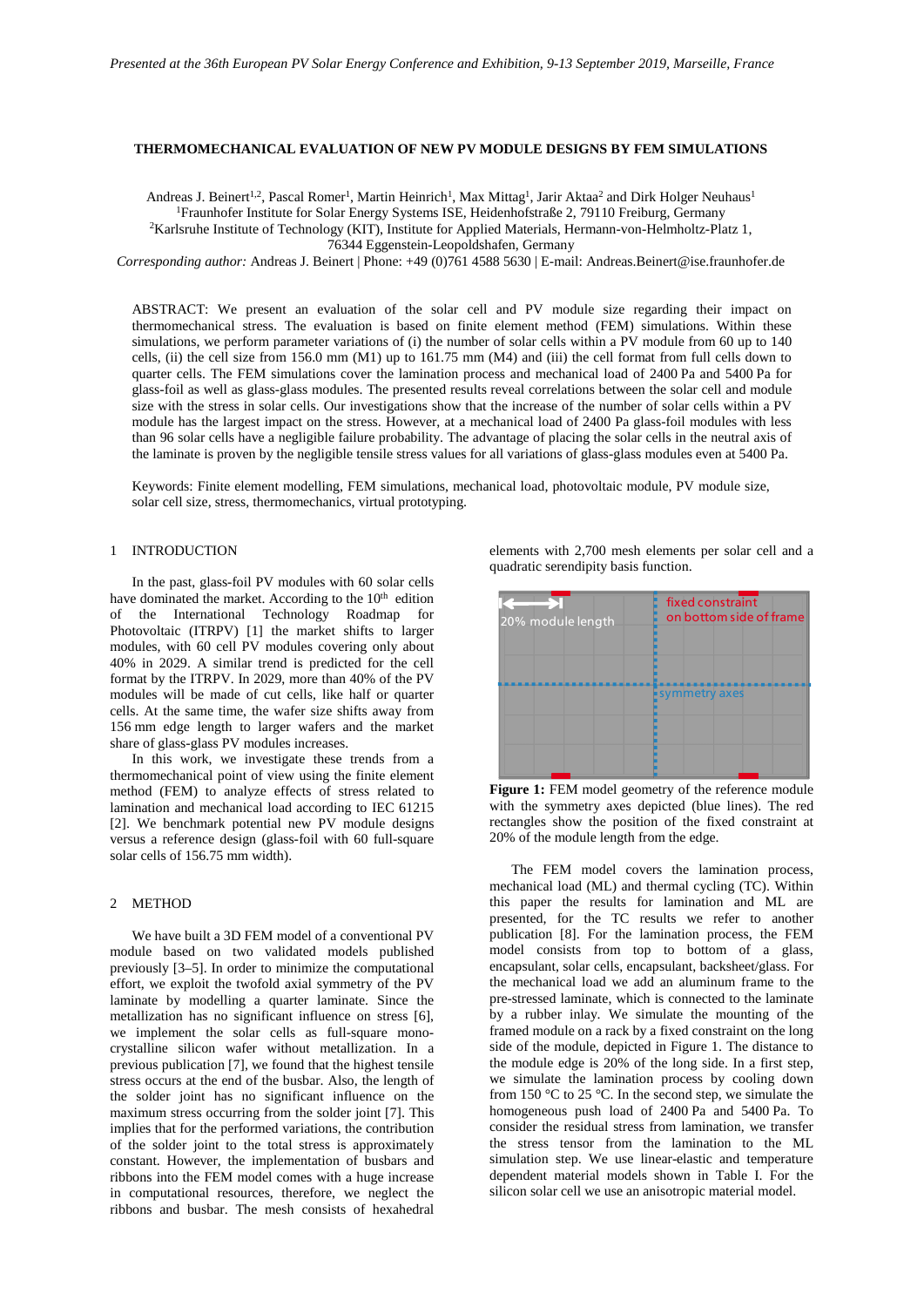| Layer       | Material        | Dimension                                           | Density<br>$\left[\frac{\text{g}}{\text{cm}^3}\right]$ | Young's modulus<br>[GPa] | Poisson's ratio<br>[-] | <b>CTE</b><br>$[10^{-6}K^{-1}]$ |
|-------------|-----------------|-----------------------------------------------------|--------------------------------------------------------|--------------------------|------------------------|---------------------------------|
| Front glass | soda-lime glass | $3.2 \text{ mm}$                                    | $2.5^{\circ}$                                          | $70^{\circ}$             | $0.2^*$                | $\mathbf{Q}^*$                  |
| Encapsulant | <b>EVA</b>      | $400 \mu m$                                         | $0.96$ [11]                                            | $T-dep.$                 | $0.4$ [11]             | 270 [11]                        |
| Solar Cell  | Cz-Silicon      | $156.75 \times 156.75 \times 0.180$ mm <sup>3</sup> | $2.329$ [11]                                           | Elasticity matrix [11]   |                        | T-dep. $[9,10]$                 |
| Backsheet   | <b>TPT</b>      | $350 \mu m$                                         | $2.52$ [11]                                            | $3.5$ [11]               | $0.29$ [11]            | 50.4 [11]                       |
| Frame       | aluminium       |                                                     | $2.7$ [12]                                             | 70 [12]                  | $0.33$ [12]            | 23 [12]                         |
| Frame-inlay | rubber          | $8.85 \times 1.15$ mm <sup>2</sup>                  | $0.067*$                                               | $0.0074*$                | $0.3*$                 | 769*                            |

<span id="page-1-0"></span>**Table I:** Specifications and material properties of the reference PV module. \*: provided by manufacturer, <sup>†</sup>: measured.

The reference within this work is a glass-foil PV module with 60 full format  $156.75$  mm  $\times$  156.75 mm solar cells and a cell gap of 3 mm. The total size is 1.661 m  $\times$  0.997 m. From this reference configuration, we vary the number of solar cells, the cell size and the cell format independently from each other with the parameters shown in [Table II.](#page-1-1) Additionally, we simulate each configuration as a glass-foil and glass-glass setup. For the glass-glass setup, the backsheet is replaced by glass, with the front and back glass having a thickness of 2 mm. Please note, that both setups have a frame for a better comparability. The variation of the number of solar cells is composed of an increase of the number of strings (6, 8, 10) per module and an increase of the number of cells per string (10, 12, 14), as illustrated in [Figure 2.](#page-1-2)

| 100 | 120 | 140 |
|-----|-----|-----|
| 80  | 96  | 112 |
| 60  | 72  | 84  |
|     |     |     |
|     |     |     |

<span id="page-1-2"></span>**Figure 2:** Illustration of the module sizes for the different number of solar cells per module with full 156.75 mm cells. The grey shading indicates the increase in cells per string and the green shading indicates the increase in strings per module.

<span id="page-1-1"></span>**Table II:** PV module design parameters used in the FEM simulations. The reference parameters are underlined.

| Glass-foil $\&$ glass-glass |                   |              |  |  |
|-----------------------------|-------------------|--------------|--|--|
| Number of cells             | Cell size         | Cell format  |  |  |
|                             | for 60 cells [mm] | for 60 cells |  |  |
| 60 (6x10)                   |                   |              |  |  |
| 72 (6x12)                   |                   |              |  |  |
| 84 (6x14)                   |                   | Full cell    |  |  |
| 80 (8x10)                   | 156.00 (M1)       | Half cell    |  |  |
| 96 (8x12)                   | 156.75 (M2)       | Third cell   |  |  |
| 112(8x14)                   | 161.75 (M4)       | Ouarter cell |  |  |
| 100(10x10)                  |                   |              |  |  |
| 120 (10x12)                 |                   |              |  |  |
| 140(10x14)                  |                   |              |  |  |

We evaluate the FEM simulation results using the principal stresses in the solar cells. During cooling after lamination, the stronger contraction of the front and back layer compress the solar cells. Hence, the dominating stress is compressive (negative stress values). Consequently, we evaluate the minimum stress by using the lowest negative stress value of the third principal stress  $\sigma_{III}$  within the solar cells. As a brittle material, silicon solar cells fail under tensile stress, therefore compressive stress is not crucial for solar cells. However, independently of the direction, high stresses can lead to delamination [\[13\]](#page-5-9) and interconnector fatigue [\[14\].](#page-5-10) When exposed to mechanical load, the dominating stress in the solar cells is tensile. Therefore, we evaluate the maximum of the first principal stress  $\sigma_I$  within the solar cells. We convert the obtained maximum first principal stress  $\sigma_{\rm I}$  values from the front and back side of the solar cells into a probability of failure  $P_f$  using the Weibull distributio[n \[15\]](#page-5-11) considering the size effect [\[16\]:](#page-5-12)

$$
P_{\rm f} = 1 - \exp\left(-\sum_{\rm i} A_{\rm eff,i} \left(\frac{\sigma_{\rm I,max,ref}}{\sigma_{\rm 0,i}}\right)^{m_{\rm i}}\right),\qquad(1)
$$

with the effective area  $A_{\text{eff}}$ , the maximum first principal stress of the reference setup  $\sigma_{\text{I,max,ref}}$ , the Weibull scale factor  $\sigma_0$  and the Weibull modulus m. The sum is over the values of the front (sunny) and back side, respectively. The effective area  $A_{\text{eff}}$  can be interpreted as the area of significant stress values and is calculated for the front and back side separately by:

$$
A_{\text{eff,i}} = \int \left(\frac{\sigma_{\text{I,i}}(x, y)}{\sigma_{\text{I,max,ref}}}\right)^{m_i} dA_i. \tag{2}
$$

The probability of failure  $P_f$  expresses the likelihood that within one module at least one crack in at least one solar cell occurs. For the Weibull scale factor  $\sigma_0$  and modulus *m* we use values from Kaule et al. [\[17\]](#page-5-13) for Al-BSF solar cells, shown in [Table III.](#page-1-3) Due to the cell splitting process, the Weibull distribution is different for cut solar cells. In this work, we consider the laser scribing and cleaving (LSC) process, also given i[n \[17\].](#page-5-13)

<span id="page-1-3"></span>**Table III:** Weibull Parameter used to calculate the probability of failure. Values of Weibull modulus  $m$  and characteristic fracture stress  $\sigma_{\theta}$  taken from [\[17\].](#page-5-13) Scale factor  $\sigma_0$  calculated by  $\sigma_0 = A_{\text{eff}}^{1/m} \sigma_{\theta}$ , using the effective area 9116 mm² given in [\[17\].](#page-5-13)

| Format Side |           | Weibull | Characteristic Scale              |             |
|-------------|-----------|---------|-----------------------------------|-------------|
|             |           | modulus | fracture stress factor $\sigma_0$ |             |
|             |           | $m$ [-] | $\sigma_{\theta}$ [MPa]           | [MPa $m2$ ] |
| full        | front 7.8 |         | 184                               | 100.8       |
| full        | hack      | 6.9     | 180                               | 91.1        |
| <b>cut</b>  | front     | 8.7     | 166.4                             | 97          |
| <b>cut</b>  | hack      | 17.5    | 116.1                             | 88.8        |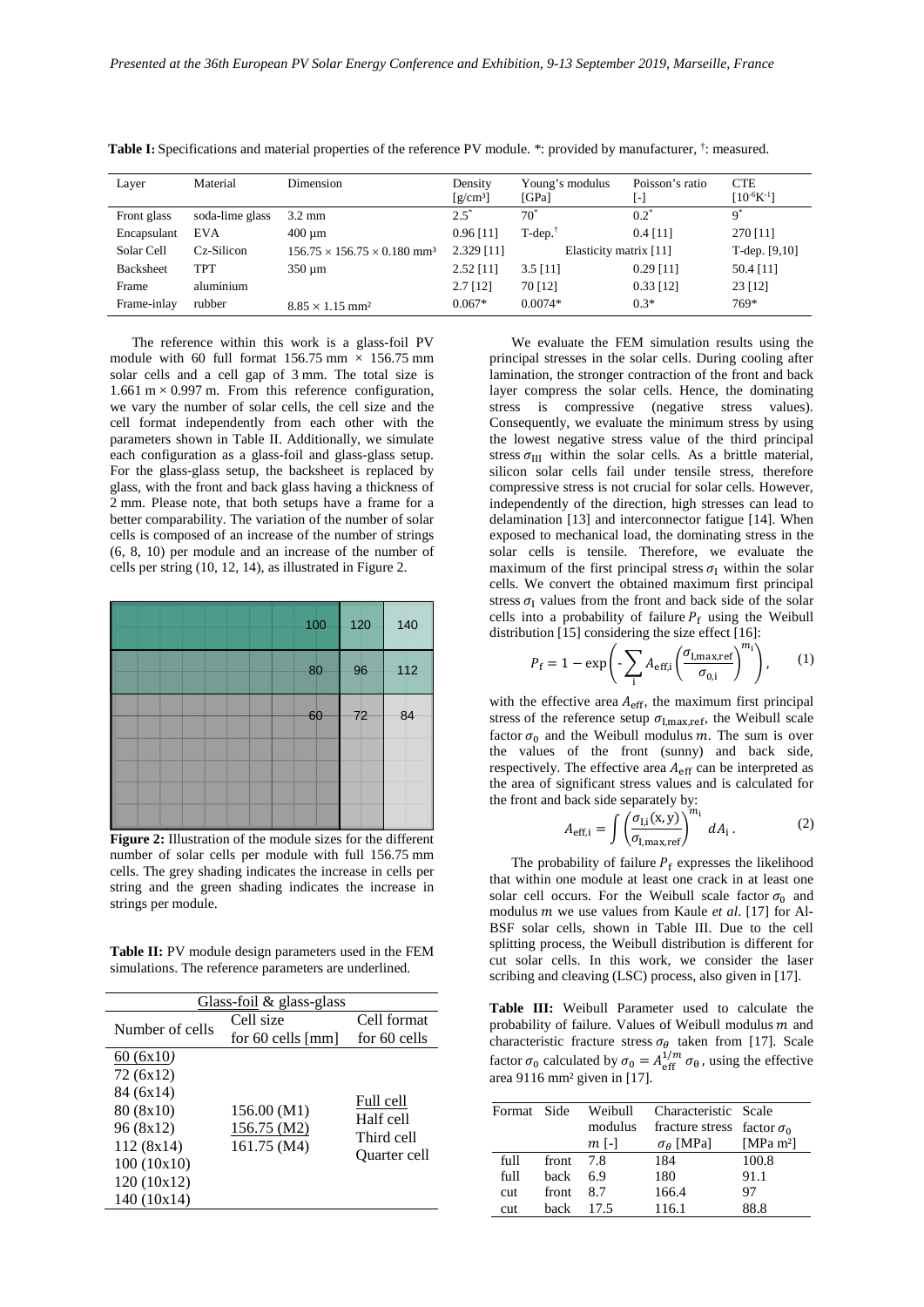We use the thermal expansion stiffness  $E_{\alpha}$  as a measure of the impact the materials have on each other. It is defined as the product of the Young's Modulus  $E$  and the coefficient of thermal expansion (CTE)  $\alpha$  [\[18\]:](#page-5-14)

$$
E_{\alpha} = E \cdot \alpha. \tag{3}
$$

#### 3 RESULTS

#### 3.1 Lamination

Firstly, we analyze the variation of the number of cells from 60 to 140 cells per module as depicted in [Figure 3.](#page-2-0) The compressive stress for glass-foil modules increases slightly from 84 MPa (60 cells) to 85 MPa (140 cells). The slight dependency of the stress with the cell number after lamination originates from the increase in module size. The module size depends on the number of cells plus the cell gap. Due to the CTE mismatch of the front glass and backsheet, glass-foil modules exhibit a small convex bow after lamination, which adds up to the above mentioned stress originating from the compression of the solar cells by the front and back layer. Moreover, the bow increases with an increasing module size and hence the stress from the bow.

Since the glass-glass module stack is vertically symmetric, it does not exhibit a significant bow after lamination and hence there is no dependency of the number of cells. However, it shows a higher compressive stress of 89 MPa. This higher compressive stress relates to the higher thermal expansion stiffness  $E_{\alpha}$  of glass compared to backsheet. While the glass has a value of 630 kPa/K, the backsheet has a much lower value of 176.4 kPa/K. Additionally, the back-glass is thicker than the backsheet. Consequently, the back glass contracts the solar cell stronger, than the backsheet.



<span id="page-2-0"></span>**Figure 3:** Minimum third principal stress  $\sigma_{III}$  of the cells after lamination for the variation of the number of cells for glass-foil (red) and glass-glass (orange) modules. The shading indicates the number of strings per module.

Secondly, we analyze the variation of cell size shown in [Figure 4](#page-2-1) (a). The compressive stress after lamination in a glass-foil module slightly increases from 83 MPa (156.0 mm) to 85 MPa (161.75 mm). The slight increase originates on one hand, from the increase of the module

size as described above and on the other hand from the larger cell size itself. Since the compressive stress comes from the CTE mismatch of the solar cell with the glass and backsheet, the stress increases from the solar cell edge to its center. Accordingly, an increase in the cell size leads to an increase of the stress in the solar cell center. The latter also applies to glass-glass modules. Consequently, they show a dependency on the cell size, with 89 MPa compressive stress (156.0 mm) to 91 MPa (161.75 mm).



<span id="page-2-1"></span>**Figure 4:** Minimum third principal stress  $\sigma_{III}$  of the solar cells after lamination for the variation of the cell size (a) and cell format (b) for glass-foil (red) and glass-glass (orange) modules.

Thirdly, we analyze the variation of cell format depicted in [Figure 4](#page-2-1) (b). The compressive stress after lamination in a glass-foil module decreases from 83.5 MPa (full format) to 73.4 MPa (quarter cells). The decrease originates from the decrease of the cell length, as described above. The same applies to glass-glass modules. Consequently, they show a dependency on the cell format, with 89 MPa (full format) to 74 MPa (quarter cells). Again due to the higher thermal expansion stiffness  $E_{\alpha}$ , the dependency is stronger.

# 3.1 Mechanical Load

#### *2400 Pa push load*

Firstly, we analyze the variation of cell number shown in [Figure 5.](#page-3-0) The dependency of the module size is clearly visible for both glass-foil and glass-glass modules. For glass-foil modules the tensile stress increases from 26 MPa (60 cells) to 151 MPa (140 cells), which corresponds to a failure probability of 0.00019% (60 cells) and 98% (140 cells). This shows, that the mounting has to be adapted for modules with a large area, especially with a larger module width. As shown in a previous publication [\[19\],](#page-5-15) the chosen mounting structure has a huge influence on the stress in solar cells.

Comparing the different number of strings, e.g. the stress for 80 cells (8 strings with 10 cells) and 84 cells (6 strings with 14 cells) shown in [Figure 6,](#page-3-1) shows that adding extra cells to existing strings is more beneficial regarding mechanical stress than adding an extra string. Besides the stronger change of the aspect ratio, the reason is the mounting on the long side of the module. Adding an extra string increases the width of the module without further support, which changes the deflection and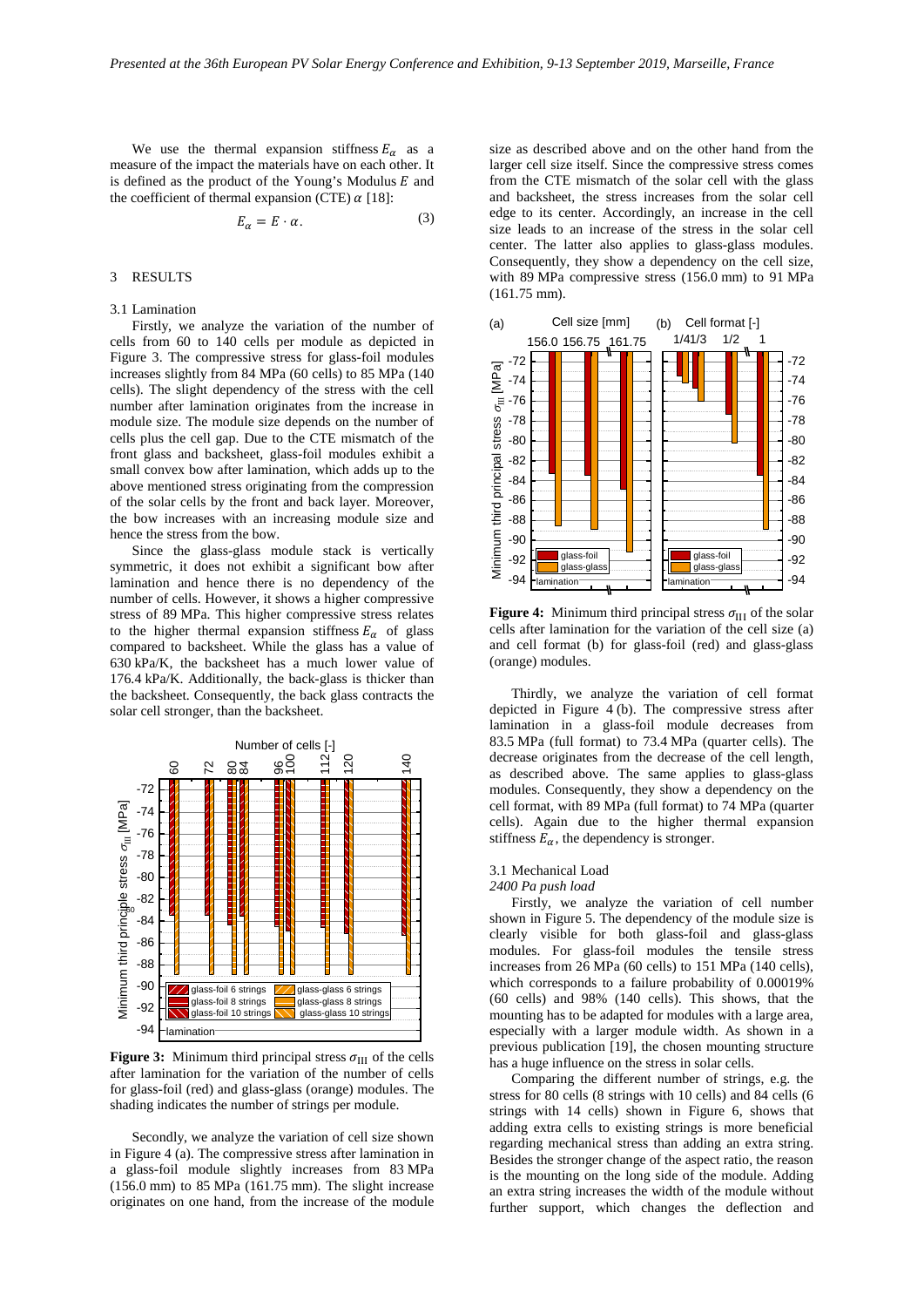curvature. Further, comparing modules with 96 cells (8 strings with 12 cells) to 100 cells (10 strings with 10 cells), as shown in [Figure 6,](#page-3-1) reveals that a quadratic module shape increases the number of cells with high tensile stress. Both have an almost identical maximum first principal stress  $\sigma_I$  but the more quadratic module with 100 cells has a higher effective area  $A<sub>eff</sub>$  and hence a higher failure probability  $P_f$ .



<span id="page-3-0"></span>**Figure 5:** Maximum first principal stress  $\sigma_I$  at 2400 Pa push load (bars, left axis) with the corresponding probability of failure  $P_f$  (symbols, right axis) for the variation of the number of solar cells for glass-foil (red) and glass-glass (orange) modules. The shading indicates the number of strings per module.



<span id="page-3-1"></span>**Figure 6:** First principal stress on the backside of the solar cells for modules with similar number of cells but different number of strings. The red rectangle indicate the position of the frame mounting.

Due to the symmetric setup of glass-glass modules, the solar cells are in the neutral axis. Accordingly, the tensile stress is very low with 4 MPa (60 cells) and 13 MPa (140 cells). Consequently, the dominating stress is the residual compressive stress from lamination. This results in a negligible probability of failure, even for the modules with a high number of cells.

Secondly, we analyze the variation of cell size depicted in [Figure 7](#page-3-2) (a) for ML. The tensile stress depends on the solar cell size, since the module size increases with the cell size and hence does the deflection. For the glass-foil setup the tensile stress increases from 26 MPa (156.0 mm) to 32 MPa (161.75 mm). For the glass-glass setup the tensile stress is 4 MPa and does not increase significantly. All stress values correspond to a negligible probability of failure.

Thirdly, we analyze the variation of cell format shown in [Figure 7](#page-3-2) (b). The tensile stress in glass-foil modules increases from 26 MPa (full cells) to 33 MPa (quarter cells). The increase originates from the increase

in module size due to additional cell gaps. Since the cutting process induces additional flaws into the solar cell, the characteristic fracture stress decreases and the Weibull distribution changes. We use the Weibull parameters of half cells from Kaule *et al*. [\[17\],](#page-5-13) shown in Table III. All stress values correspond to negligible probabilities of failure.



<span id="page-3-2"></span>**Figure 7:** Maximum first principal stress  $\sigma_I$  at 2400 Pa push load (bars, left axis) with the corresponding probability of failure  $P_f$  (symbols, right axis) for the variation of the cell size (a) and the cell format (b) for glass-foil (red) and glass-glass (orange) modules.

For glass-glass modules the deflection increases less, hence the increase in tensile stress is lower. Therefore, a second effect appears: The solar cell follows the deformation of the PV module. Consequently, a cut solar cell with a shorter length is less bowed by the PV module's deflection. Thus, the tensile stress slightly reduces with decreasing cell format. For glass-glass modules this effect is slightly stronger than the influence of the PV module size, which leads to a very slight decrease of tensile stress of about 1 MPa.

### *5400 Pa push load*

Qualitatively, the results are in accordance with the 2400 Pa load for all variations. However, the stress values and the according failure probability change dramatically for glass-foil modules. In the following, the results for each variation are discussed.

Firstly, we analyze the variation of the cell number shown in [Figure 8.](#page-4-0) The tensile stress in glass-foil modules ranges from 137 MPa (60 cells) to 434 MPa (140 cells). The corresponding failure probability is 66% for 60 cells, 99% for 72 cells and 100% for modules with more cells. However, since the failure probability is not a measure of the number of cracks, a look at the sum of effective area  $A_{\text{eff,module}}$  of the front and back side [\(Figure 9\)](#page-4-1) gives an indication of the severity of cell cracking. Please note, that the effective area is normalized to the maximum first principal stress of the reference  $\sigma_{I,\text{max,ref}}$  and can be much larger than the PV module area for other variations. For 60 cells it is 0.07 m² and increases to a maximum of 540 m² for 140 cells. Accordingly, much less solar cells are exposed to a critical stress in a 60 cell module compared to module with more cells. Consequently, a lower power loss may be expected.

For glass-glass modules the first principal stress  $\sigma_I$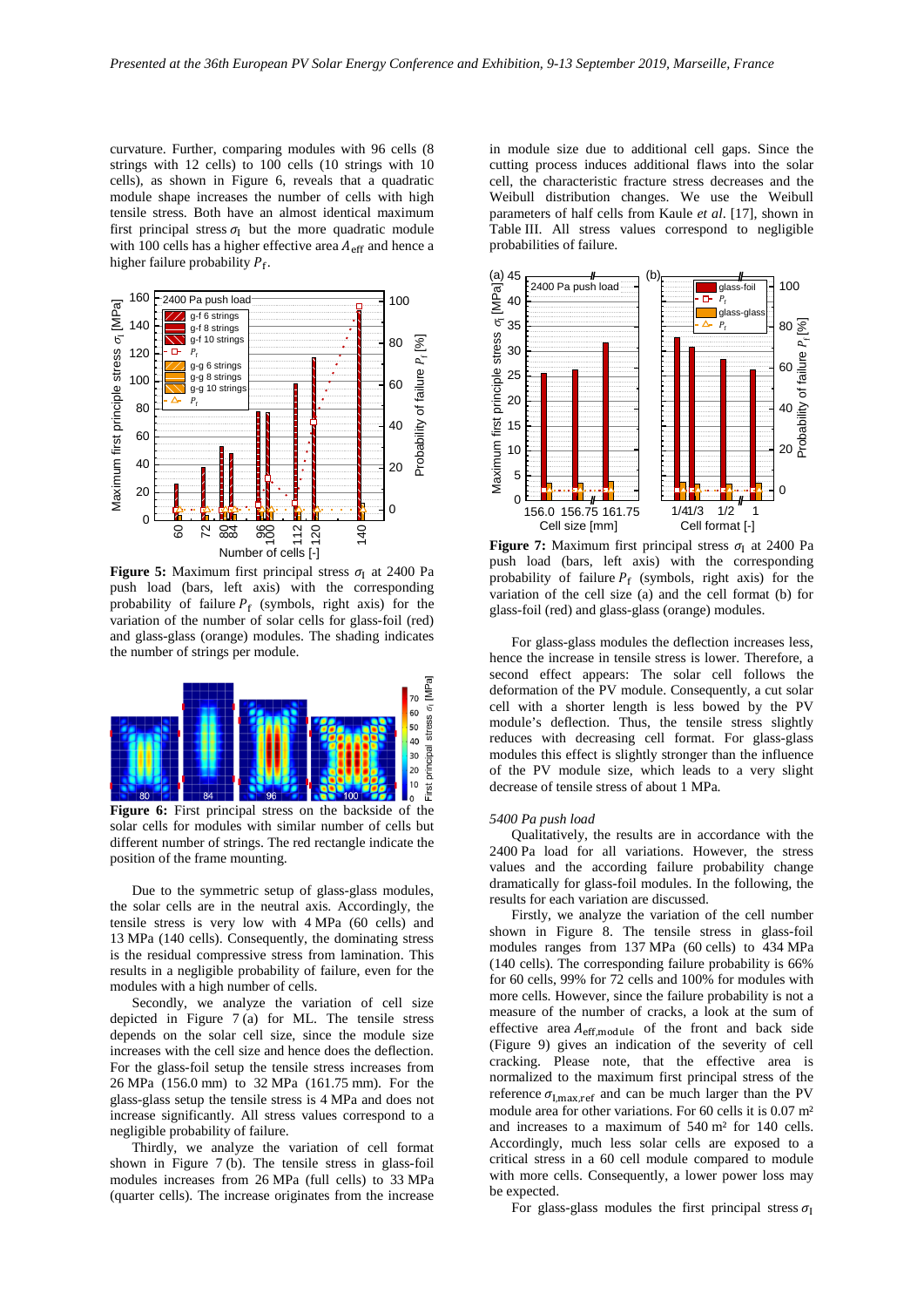also increases to values between 9 MPa (60 cells) to 30 MPa (140 cells). However, these stress values are still considerably low, which results in a negligible failure probability.



<span id="page-4-0"></span>**Figure 8**: Maximum first principal stress  $\sigma_I$  at 5400 Pa push load (bars, left axis) with the corresponding probability of failure  $P_f$  (symbols, right axis) for the variation of the number of solar cells for glass-foil (red) and glass-glass (orange) modules. The shading indicates the number of strings per module.



<span id="page-4-1"></span>**Figure 9:** Effective area of the module at 5400 Pa push load for the variation of the number of solar cells for glass-foil modules The shading indicates the number of strings per module. Please note, that the effective area values of the glass-glass modules are not included, because they are negligible.

Secondly, we evaluate the variation of cell size depicted in [Figure 10](#page-4-2) (a). The tensile stress in glass-foil modules ranges from 135 MPa (156.0 mm) to 152 MPa (161.75 mm). These values correspond to a failure probability of 62% (156.0 mm) and 92% (161.75 mm). Therefore, PV modules with larger cells are more likely to get cells cracks. For the glass-glass setup the tensile stress is 9 MPa and does not increase significantly. All stress values correspond to negligible failure probabilies.

Thirdly, we evaluate the variation of the cell format, depicted in [Figure 10](#page-4-2) (b). Here, the tensile stress in glassfoil modules increases from 137 MPa (full cells) to 157 MPa (quarter cells). Although, the tensile stress

values for cut cells are just a little higher, the failure probability increases from 66% for full cells to 100% for all cut cells, due to the weaker cell edge. Please note, that this holds only for solar cells split with the LSC process. Solar cells split with the thermal laser separation (TLS) process have a higher fracture strength [\[17\]](#page-5-13) and accordingly the failure probability would be lower.

Due to the higher deflection, the effect that smaller cells are less bent by the module (observed in glass-glass modules at 2400 Pa), is no longer visible. The tensile stress is 9 MPa and slightly decreases with decreasing cell format. Again, all values correspond to negligible failure probabilities.



<span id="page-4-2"></span>**Figure 10**: Maximum first principal stress  $\sigma$ <sub>I</sub> at 5400 Pa push load (bars, left axis) with the corresponding probability of failure  $P_f$  (symbols, right axis) for the variation of the cell size (a) and cell format (b) for glassfoil (red) and glass-glass (orange) modules.

## 4 CONCLUSIONS

We present a thorough study of solar cell and PV module dimensions and their impact on the thermomechanical stress in PV modules. We perform FEM simulations that cover the lamination process and mechanical load of 2400 Pa and 5400 Pa for glass-foil and glass-glass modules.

The tensile stress from mechanical load of 2400 Pa increases for an increased number of cells per module, as well as for an increase in cell size and when going from full format cells to cut cells. However, all investigated variations have non-critical stress values, except for glass-foil modules with 100 solar cells and more. To prevent cell cracking during mechanical loads, the mounting has to be adapted for modules with a larger and unconventional width. For glass-glass modules the stress and the corresponding probability of failure are negligible for all investigated variations. They benefit from the position of the solar cells in the neutral axis, which reduces the stress to negligible values. This becomes even more evident at 5400 Pa load. While for glass-foil modules, the tensile stress increases significantly and leads to cell cracking of different extent for all variations, glass-glass modules with aluminum frames still have negligible failure probabilities.

Lamination induces compressive stress in the solar cells, which is not responsible for cell cracks but can